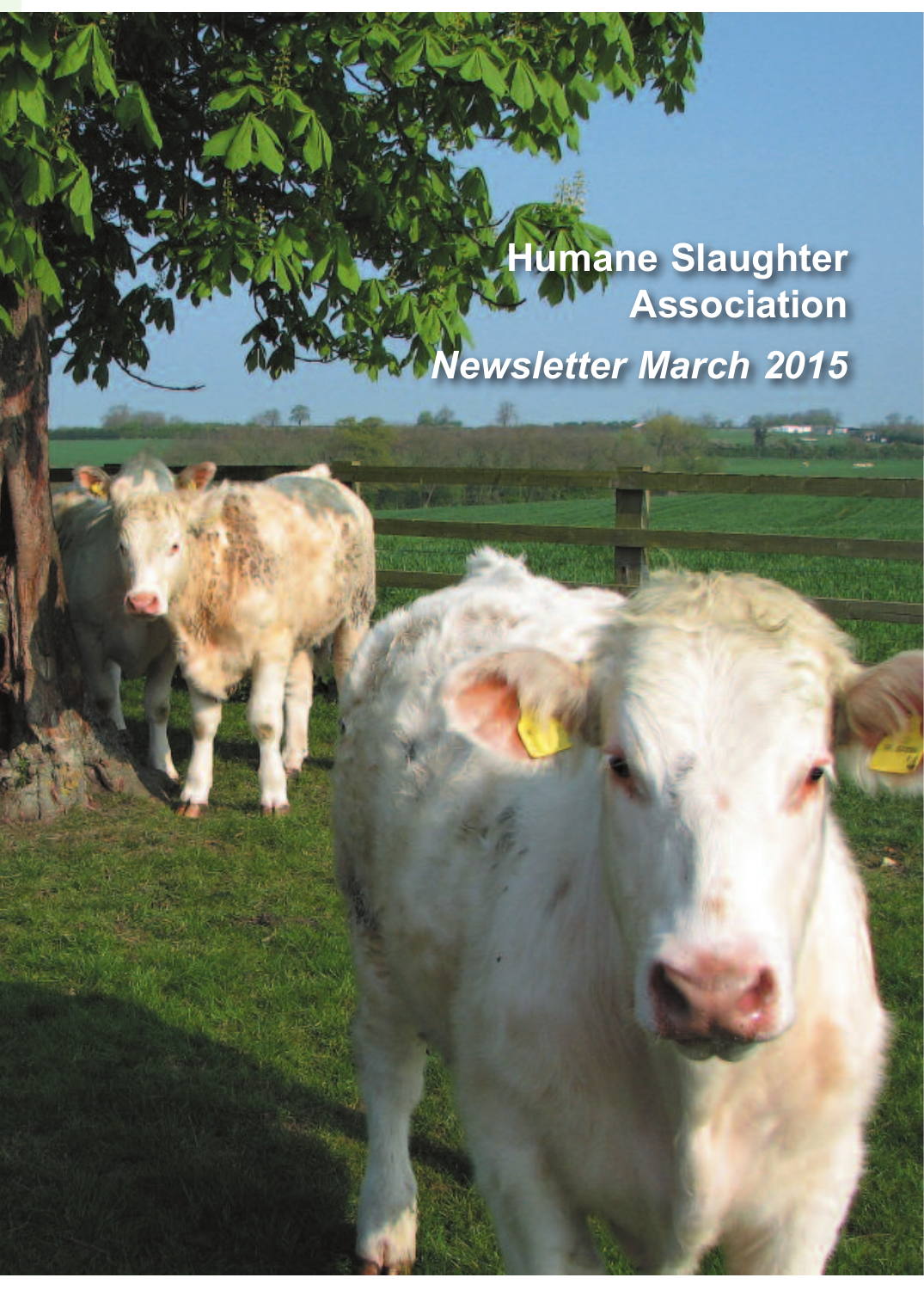#### **Chairman's comment**

Welcome to the Spring 2015 Newsletter. Welcome also to Huw Golledge who, since the last newsletter, has joined HSA as Senior Scientific Programme Manager. The number and diversity of activities undertaken by HSA to promote the humane treatment of food animals worldwide during transport, in markets and at slaughter are well reflected in this issue. These include the one-day seminar on the changing role of the Animal Welfare Officer, research training and Dorothy Sidley Memorial scholarships, a project to promote humane slaughter and handling methods in Liberia, research into humane stunning and slaughter of guinea pigs in Peru, the development and use of animal models in training, the provision of welfare advice as well as training to various organizations and a new online guide to humane harvesting of fish amongst other activities. Perhaps most



*Richard Bennett, Chairman*

apparent is the international reach of HSA, demonstrated not only by its international projects but also by staff speaking at various conferences and venues around the world, and notably by the HSA International Symposium in Zagreb in July 2015. Of course, all this work would not be possible without your generous support for which we thank you most sincerely.

#### **Which animals should the HSA be concerned about?**

The HSA has traditionally concentrated its efforts on animals farmed for human food consumption, but the charity's objects also allow it to deal with other animals. Part of a recent strategy review examined the focus of the charity's efforts. The HSA has built an impressive reputation by providing expert advice, training and funding research on the welfare of animals farmed for food, beyond the farm gate. Worldwide meat consumption is increasing and the numbers of animals farmed worldwide to meet this demand is enormous; over 1 billion sheep, 1.4 billion cattle and around 20 billion chickens (FAO 2013). The review concluded therefore that, while not excluding other animals, the charity should focus the majority of its efforts on the improvment of transport and slaughter of farmed animals, and to seek opportunities to advance the welfare of these animals in countries where slaughter legislation and standards need improvement.

#### **EC Regulation 1099/2009**

The HSA's understanding is that the regulation on the protection of animals at the time of killing has been implemented in Northern Ireland, Scotland and Wales, but not yet in England following its revocation in May 2014. It is highly unlikely this will now take place before the General Election in May 2015. The situation is that the provisions of the regulations apply but certain areas, such as the licensing of slaughter personnel, remain under the provisions of WASK '95. The Regulation makes changes to the requirements of, and for, animal welfare officers (AWOs). The HSA has received many enquiries about these changes over recent months and, in an effort to provide answers, is running a seminar for AWOs and others at the end of April 2015 – see below.

## **Animal Welfare Officer Seminar**

The HSA is holding a one-day seminar for the meat and livestock industry on "The changing role of the Animal Welfare Officer in the light of EC 1099/2009". Speakers from government, industry, training bodies and others will relate their experiences in meeting the demands of EC Regulation 1099/2009 in each of their working environments. This will be followed by a chaired discussion. Speakers include Steve Wotton (University of Bristol), Clare White (Dunbia), Tony Higginson (Woodhead Bros.) and Rebeca Garcia (Defra)

The seminar is aimed at Animal Welfare Officers, veterinary surgeons, meat inspectors, food business operators, slaughtermen and others associated with animal welfare at slaughter, and will be held on Wednesday 29 April 2015 at the East Midlands Thistle Hotel, Castle Donnington. For further details, please contact the HSA at info@hsa.org.uk or go to www.hsa.org.uk/awo



*photo courtesy Bluemoondog Pictures*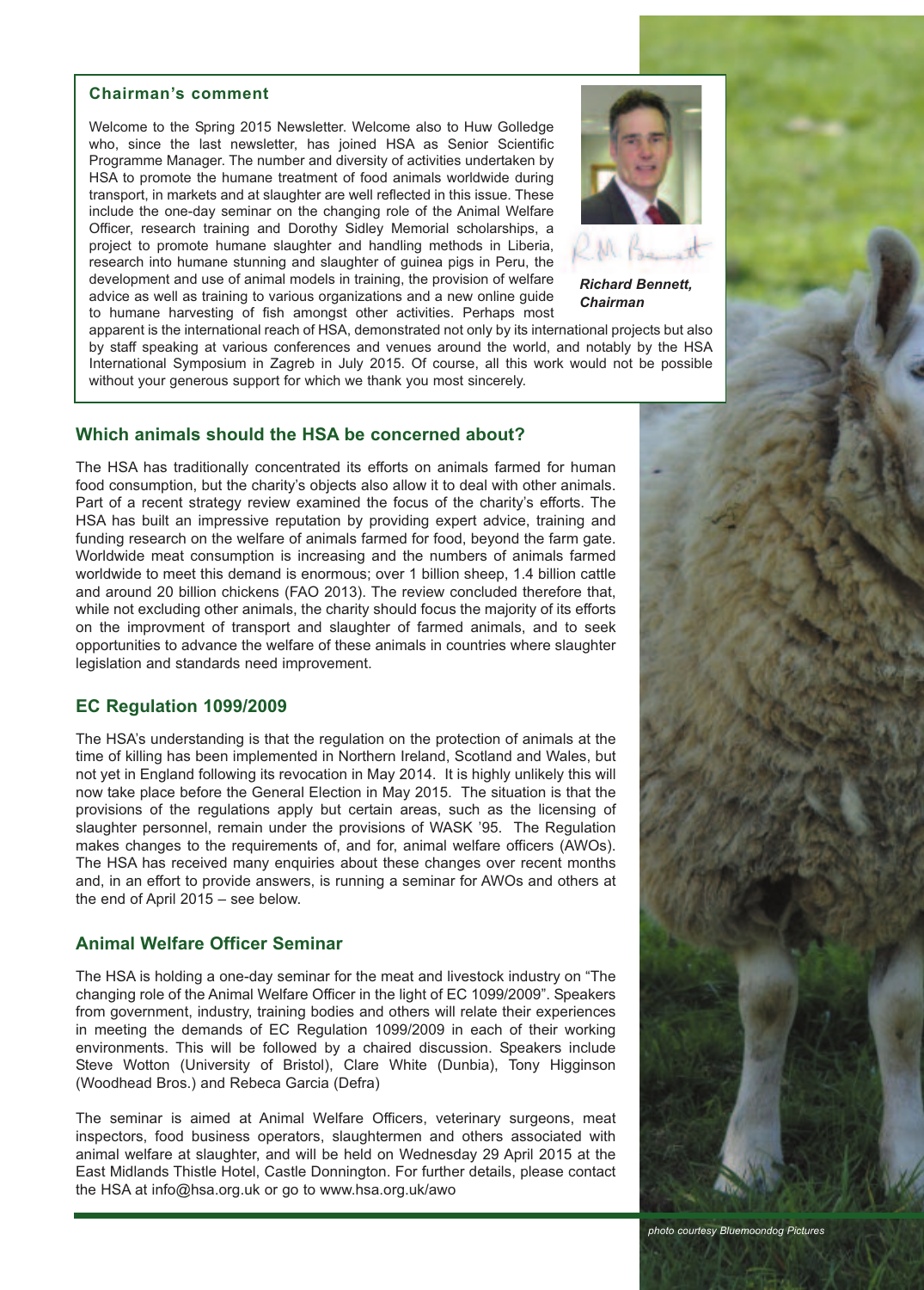

# **Research Training Scholarships**

Jessica Hopkins, the inaugural HSA Centenary Research Training Scholar, is close to finishing her project on humane mechanical methods for killing chickens. Jess was based at Scotland's Rural College (SRUC) in Ayr whilst undertaking the HSA-funded project and she received a number of awards and commendations for her PhD research and presentation skills. Jess will be presenting her research at the HSA International Symposium, Croatia July 2015.

As part of its endeavours to encourage high quality science likely to lead to substantial advances in animal welfare, in 2014 the HSA again offered a research training scholarship (RTS) to enable a promising veterinary or science graduate to undertake a three-year program of research leading to a degree at the doctorate level. Thirteen applications, 63% more than for the inaugural Centenary RTS, were received from countries in Europe, the Americas, Africa and Australasia. The winner of the 2015 Scholarship will be announced in the next few weeks.

# **Dorothy Sidley Memorial Scholarships**

Two HSA Scholars gave presentations at the UFAW Animal Welfare Student Scholars meeting in December 2014, held at Newcastle University.

Thomas Elwes (Royal Veterinary College), presented his project titled "An Investigation into the Causes of Stress in Cattle During Handling and Restraint Before Slaughter Without Stunning".

Nikki Mackie, of the University of Glasgow, presented her project titled "Behavioural Responses of Broiler Chickens During LAPS". This study video-recorded chickens undergoing Low Atmospheric Pressure Stunning (LAPS) to observe welfare-relevant behaviours. The results suggest that LAPS might improve bird welfare at the time of slaughter.



*HSA's Nathan Williams (left) with Dorothy Sidley Scholars Nikki Mackie and Thomas Elwes*



# **HSA International Symposium 2015**

Plans are now well underway for the HSA International Symposium 2015. The HSA received a good number of abstract submissions and has been able to put together what promises to be a very interesting programme of speakers and posters.

Places are still available for the event, to be held at the Hotel Dubrovnik, Zagreb, Croatia on the 16-17 July 2015.

Speakers include:

• **Prof Yvonne Thaxton** Professor and Director of the Center for Food Animal Wellbeing at the University of Arkansas: From Idea to Reality: The Development of the Low Atmosphere Stunning System;

• **Dr Mara Miele** Reader at the Cardiff School of Planning and Geography: Making slaughter of livestock acceptable to the consumer: how science, technology and religion affect the public debate about slaughtering practices;

• **Mr Tozie Zokufa** Program Manager for Africa at Humane Society International and Chairman of PAAWA: Humane Slaughter: Is Africa there yet? Challenges and Opportunities;

• **Dr Denis Simonin** Animal Welfare Unit at the European Commission: The European Commission's work to improve food animal welfare at slaughter.

The full programme is now available on the HSA website, along with further information about the event and details of how to register to attend. Please visit: www.hsa.org.uk/internationalsymposium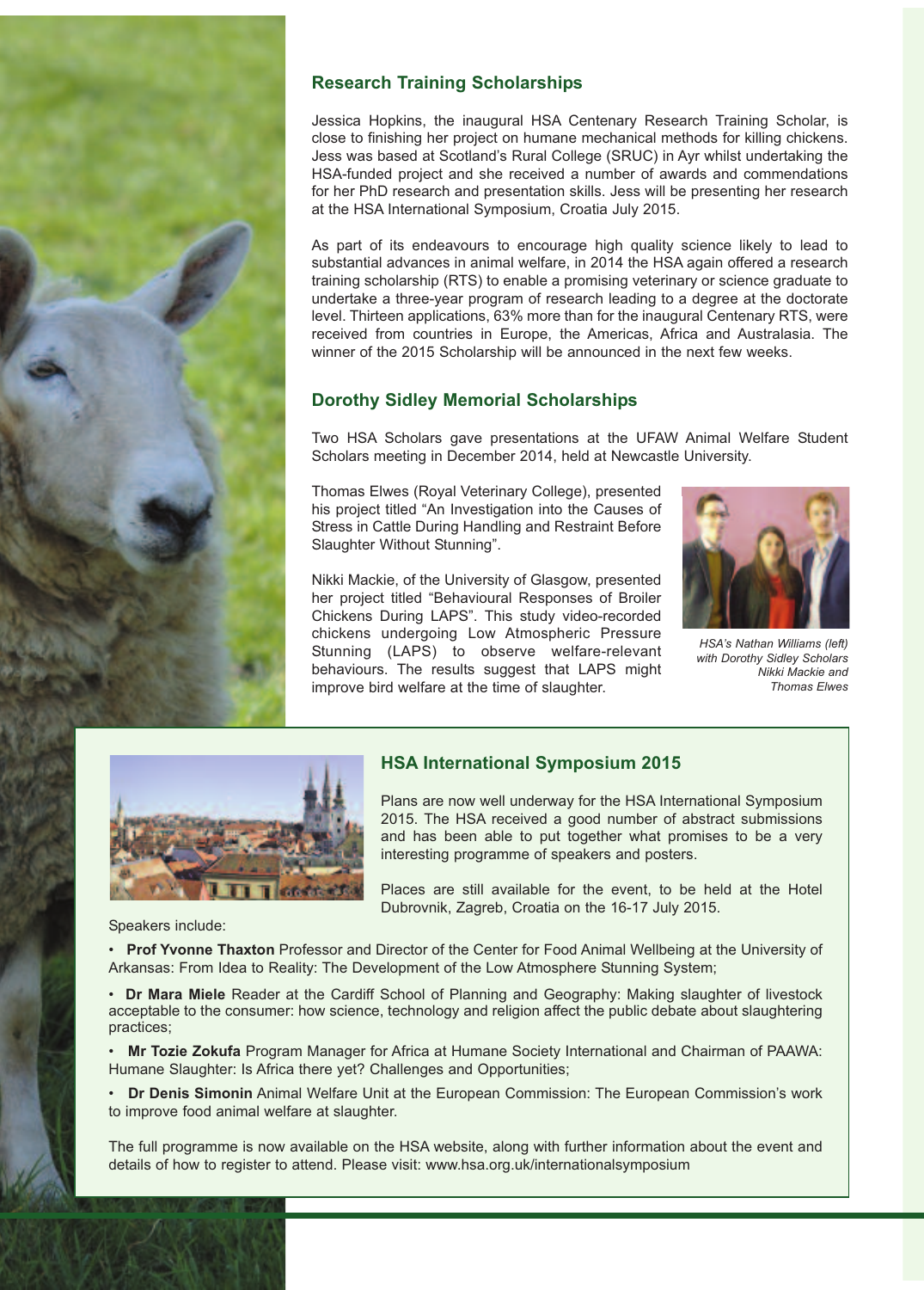

*Delegates at one of the LAWCS training sessions (photo courtesy LAWCS)*

#### **HSA supports project in Liberia**

The HSA has funded a six-month project in Liberia to promote humane methods of slaughter and handling of animals in markets and during transportation. The project, delivered by the Liberia Animal Welfare and Conservation Society (LAWCS) received funding through the HSA's Grants Scheme.

As part of the project, five-day training sessions were delivered to 350 people including slaughtermen, drivers, marketers, farmers, local journalists and the local authorities at the Liberian Ministry of Agriculture.

In addition to the training, a weekly animal welfare education programme was broadcast via local radio stations and LAWCS staff worked alongside

official livestock inspectors in the country during inspections of slaughter houses. Three district committees were also established, consisting of representatives from slaughterhouses, farmers, the drivers' union and

marketers to "ensure and enforce the humane treatment of animals in the transportation sector, slaughterhouses and on the farms".



The HSA's Grants Scheme supports essential scientific research and other projects aimed at improving animal welfare during transport, in markets and at slaughter. Applications are welcomed year-round.

*An example of inhumane transport of animals that the LAWCS training aimed to address (photo courtesy LAWCS)*

## **Research into humane stunning and slaughter of guinea pigs in Peru**

The HSA has supported a research project investigating humane stunning and slaughter methods for guinea pigs in the Andean region. Guinea pigs are an important meat source in the region, and the fourth most important meat source in Peru with over 12 million animals reared per annum. Their suitability for rearing at altitude has seen them promoted as an affordable meat source for impoverished communities at high altitude in other parts of the world.

The study was conducted at the San Marcos University Experimental Station slaughterhouse in collaboration with researchers from the Royal Veterinary College, UK. The project evaluated the use of electrical stunning, spring-powered captive-bolt stunning and  $CO<sub>2</sub>$ , comparing these methods to the currently-used methods of neck dislocation. The study also considered the practicality and meat quality implications of the different methods.

The project forms the first detailed assessment of the humaneness of stunning and slaughter methods for guinea pigs for human consumption and concluded that spring-powered captive-bolt appeared to be the most humane, effective and practical method of stunning guinea pigs in smallscale subsistence production.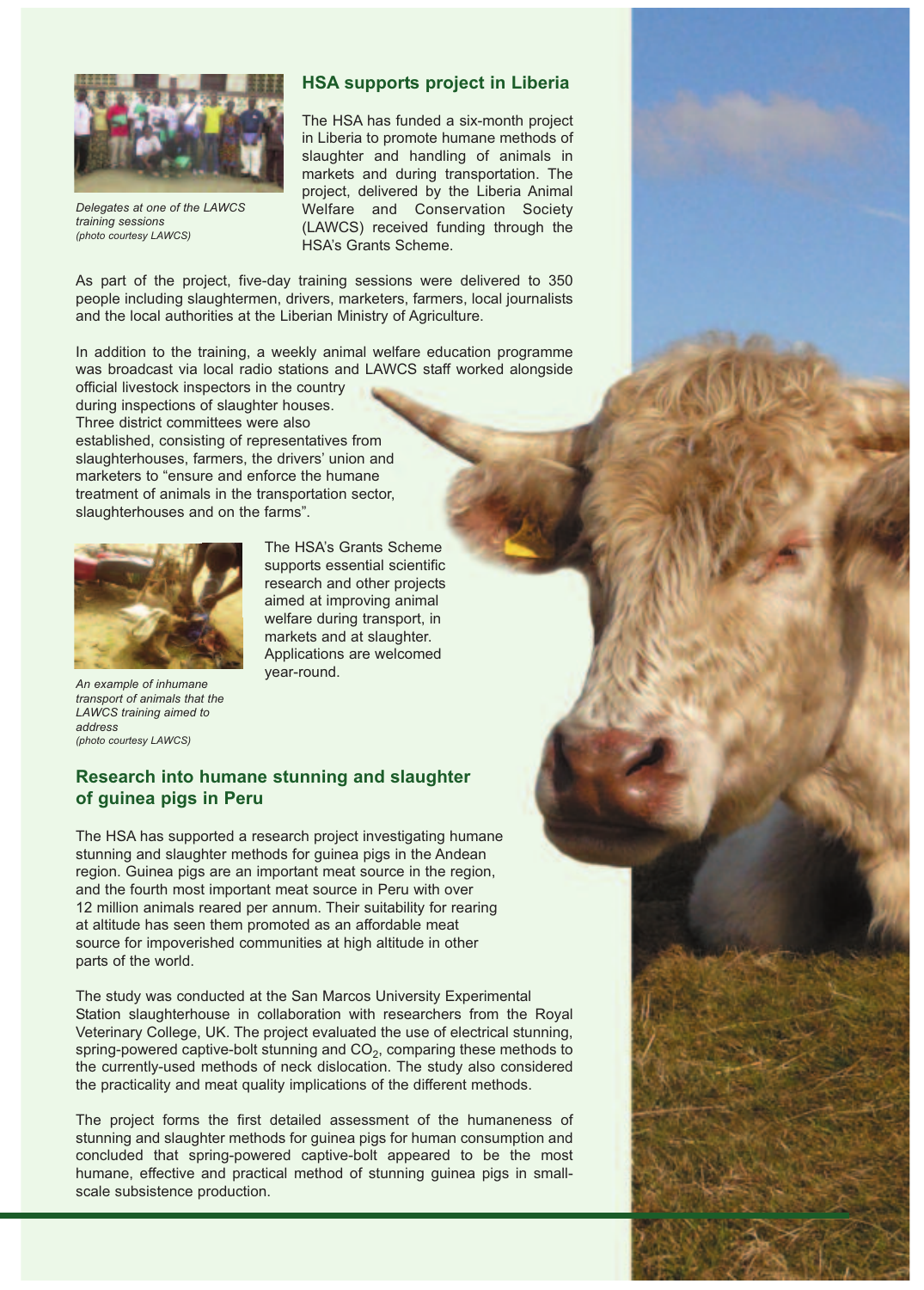

## **Animal models for training purposes**

The HSA has designed a specification for a model chicken and model turkey, for use in the training of novices in performing certain handling and slaughter procedures. Working with models may allow trainees to relax more and learn more effectively, and it may reduce the number of live animals used in teaching.



A prototype HSA model chicken and two other turkey models were first used in November 2014 at the HSA course on poultry welfare at the time of killing held at Plumpton College, East Sussex. Good-practice techniques were demonstrated, and tried by attendees, using the model poultry. The HSA also teaches the techniques for cervical dislocation where it is appropriate, eg in emergencies to prevent birds from suffering.

## **Animal welfare advice, training and welfare assessment**

During 2014 the HSA provided animal welfare advice on poultry, rabbit and fish transport and slaughter to many companies, private individuals and government officials responsible for animal welfare. In addition, assistance was provided to a research project investigating captive-bolt stunning of turkeys.

Four training courses in humane dispatch of livestock were undertaken for BQP, AHVLA Pirbright, Irish Ferries and the Lancashire Pig Discussion Group, two animal welfare lectures were given to students at Harper Adams University, and a firearms familiarization course to trainee RSPCA inspectors.

An animal welfare assessment was undertaken at a hatchery in East Anglia.

## **Chinese Veterinary Conference**

HSA Technical Officer Jade Spence was invited to give a presentation on animal welfare requirements during poultry slaughter at the 5th Chinese Veterinary Conference (CVC) held in Qingdao, China, in October 2014. Approximately 2000 delegates attended the event and included a large number of China's veterinarians, scientists, students, NGOs, industry representatives and equipment manufacturers, and the Chinese media.

On the final day of the conference, the HSA participated in a discussion group on animal welfare and food safety with members

of the Chinese Veterinary Medical Association (CVMA), NGOs and other stakeholders. This was a valuable opportunity to exchange ideas and the HSA hopes to continue contact with these organisations.

The HSA thanks the organisers of the CVC, the CVMA, the China Animal Disease Control Center, the Shandong Bureau of Animal Husbandry, Animals Asia for kindly supporting HSA travel costs, and the University of Edinburgh for inviting the HSA to speak at this event.

## **Welcome**

Dr Huw Golledge joined the HSA staff in September 2014. Huw has a background in neuroscience and before his appointment was a Senior Research Associate at Newcastle University working on refining methods used to euthanase laboratory animals . Huw's position is as Senior Scientific Programme Manager and he is helping to develop the HSA's research and educational activities as well as working on the general management of the charity.